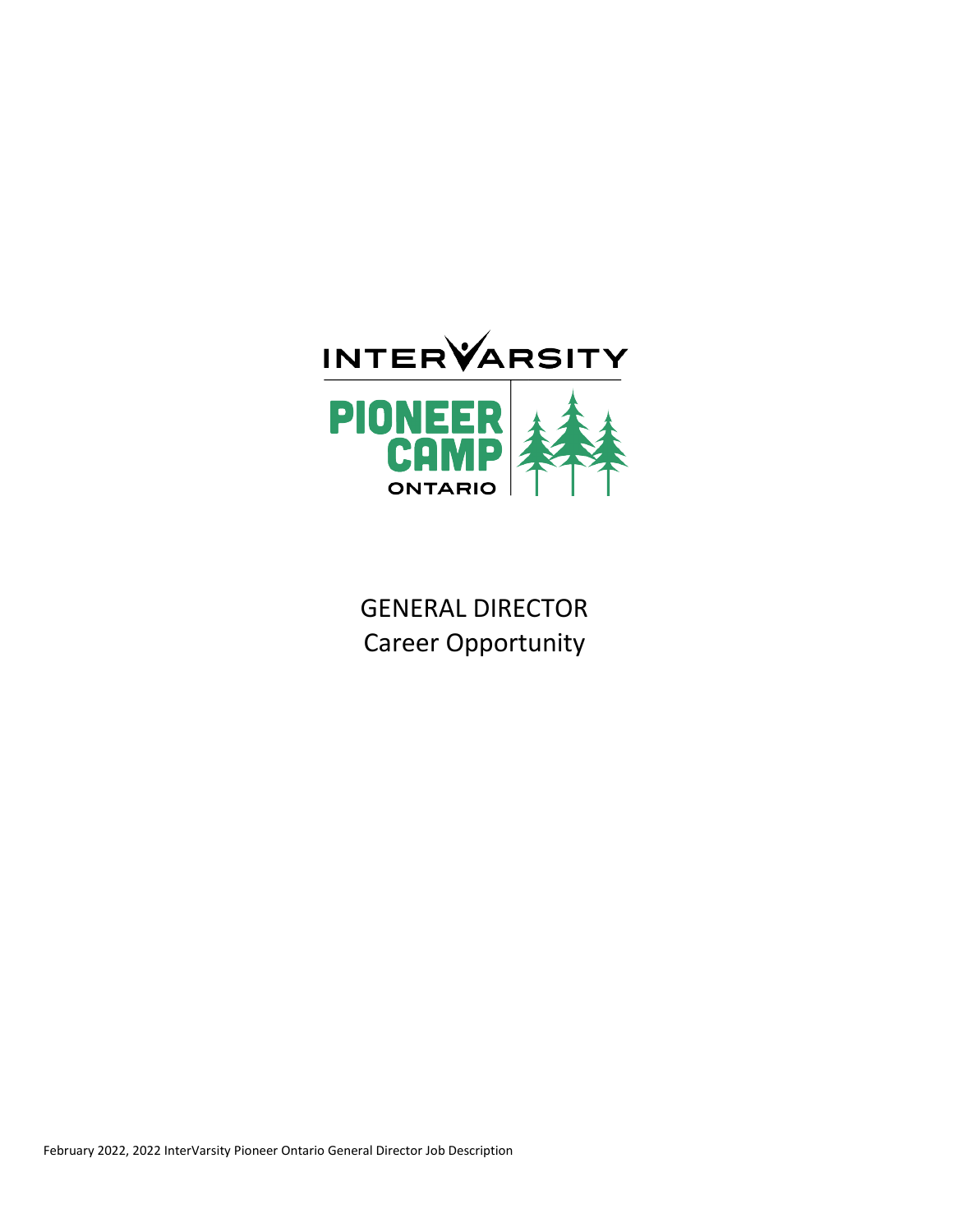# **About InterVarsity**

InterVarsity staff walk alongside and support young people from childhood through to young adulthood. We do this in a variety of ways: by welcoming them to spend significant time at our camps and by helping them establish communities of faith with their high school, colleges, universities and workplace peers. We are especially interested in helping young people navigate significant transitions in life: from high school to college and university, and from there into workplaces.

The nature of our ministries – camps, campus and workplace – provides an incredible opportunity for us to walk alongside youth through key transitions in life. Our ministries, which span camp, campus and workplace, allow us to meet the needs of young people by connecting with them both in structured school and work environments and in the wildness of creation at camp.

InterVarsity has articulated five aims for everyone engaged in our ministries:

- **Discover Jesus**. This reflects our commitment to evangelism. We are unashamed of the gospel. We help young people discover Jesus in the Bible, in creation, in community. Culture continues to evolve but the good news of Jesus centred on the cross, resurrection and future return of Jesus does not change.
- **Nurture an Undivided Life**. This captures our commitment to whole-life discipleship. The earth is the Lord's and everything in it and the Bible has application to every area of life. Following Jesus is an all-encompassing call that includes relationships, studies, work, money and leisure.
- **Foster Engaged Thinking.** This reflects our commitment to Christian thinking. We are transformed through the renewing of our minds. It is vital that we engage with universities as centres of teaching, research and consideration of ideas. We help young people relate faith to culture and integrate faith with studies. Post-graduate study and teaching are missionary callings.
- **Foster Global Vision.** This speaks to our commitment to the worldwide mission of the church. We are a founding member of the International Fellowship of Evangelical Students where we continue to contribute and partner in global initiatives. We show hospitality to international students. We pray for and actively pursue social justice, reconciliation between peoples and solutions to global issues
- **Grow in Influence.** This affirms our commitment to leadership development. We invest in student leaders at camp, in high school and university and as they enter the workforce. We provide training, support and mentorship, encouraging young people to explore God's calling and to be salt and light at home, at work and play.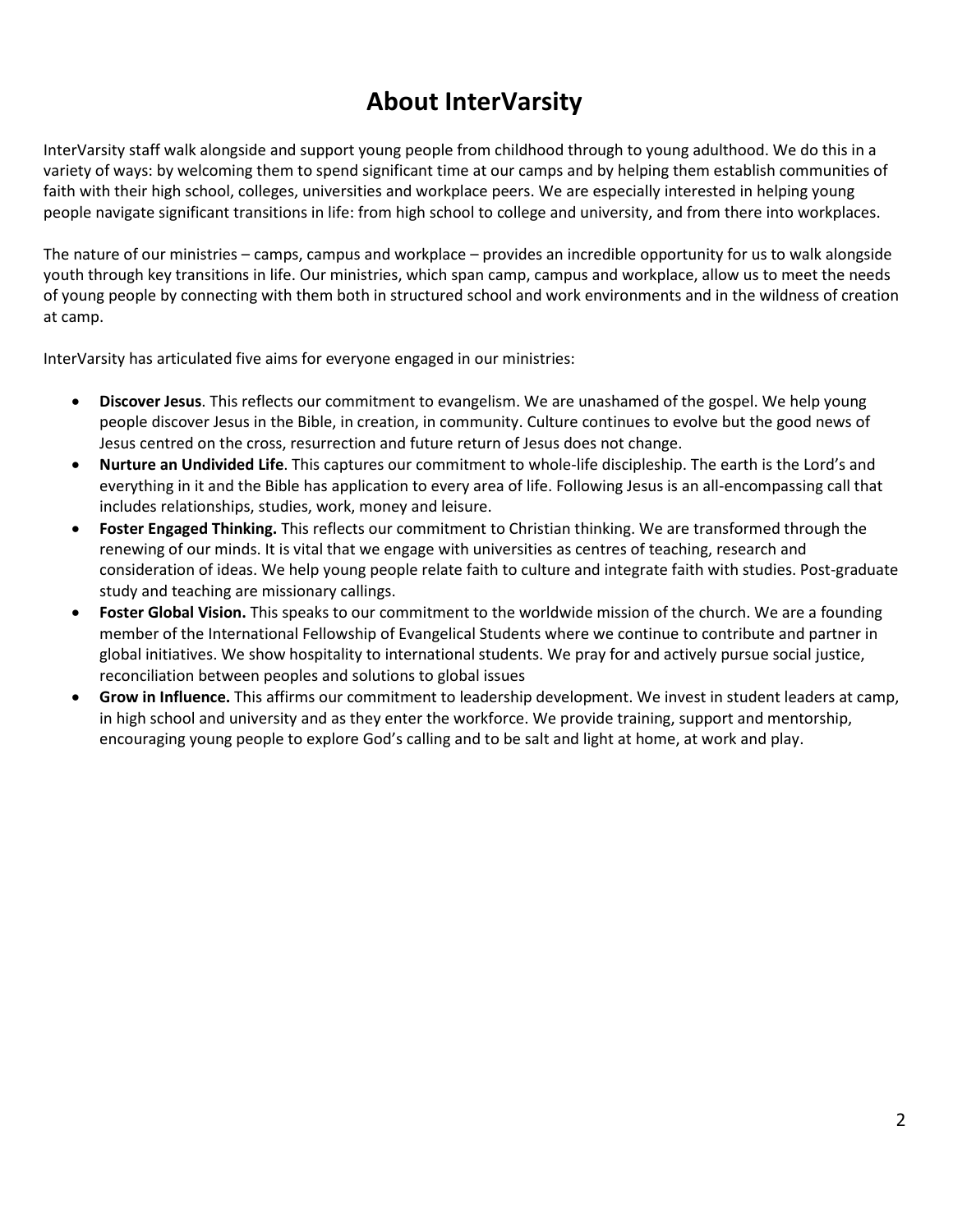# **About Pioneer Camp Ontario**

Pioneer Camp Ontario was InterVarsity's very first camp and was founded in 1929 primarily as a place where university students could grow in discipleship and leadership by staffing summer camps for high school students. In its first summer of operation on Doe Lake, high school students committed their lives to Jesus as they lived in community and creation, engaged in Bible studies and learned a wide range of skills, from canoeing to leading devotionals. These foundational activities remain key to our camp, even as it has grown to a year-round ministry facility now occupying 1,200 acres around Clearwater Lake, near Port Sydney, Muskoka, Ontario. We remain committed to helping young people grow in discipleship and leadership by inviting them to serve campers who now range in age from 5 to 17.

Ontario Pioneer has distinct and unique summer camps and programs:

- Adventure Camp, ages 5-10
- Girls Camp, ages 11-16
- Boys Camp, ages 11-16
- Co-ed Teen camps, ages 13-17
- Special Needs Program, ages 5-15 are integrated throughout all our camps
- Work Program, for ages 18+ with special needs to serve on staff
- Leaders-in-Training Program, ages 15-17, with onsite staff placements
- Muskoka Family Getaways

Throughout the year, we also offer:

- LEAD gap year program, for ages 18-24
- Women's Ministry events
- Radiate Youth retreats
- Elevate Young Adult retreats
- Mother/Daughter, Father/Son and Family weekends

In the fall, winter and spring, the camp hosts a wide range of guests who rent our facilities and take advantage of our programming for school, church and other groups.

At Pioneer Camp, our key motivation springs from a deep desire to help children and youth grow spiritually, mentally, socially and physically in a fun-filled and safe place of adventure and challenge. As a Christian camp, everything we do is based on our Biblical convictions about our relationship to God and with one another. We respect the dignity of every person, desire their best and commit to doing our best to help them know they are loved and cared for by God.

During the summer, our staff team expands to close to 1,000 staff and volunteers as we welcome and serve up to 2,500 campers. In the fall, winter and spring we host 10,000-15,000 participants and guests through our own programs and rental groups.

The camp is located on Clearwater Lake, near Port Sydney, Ontario. Housing for the General Director is provided on site.

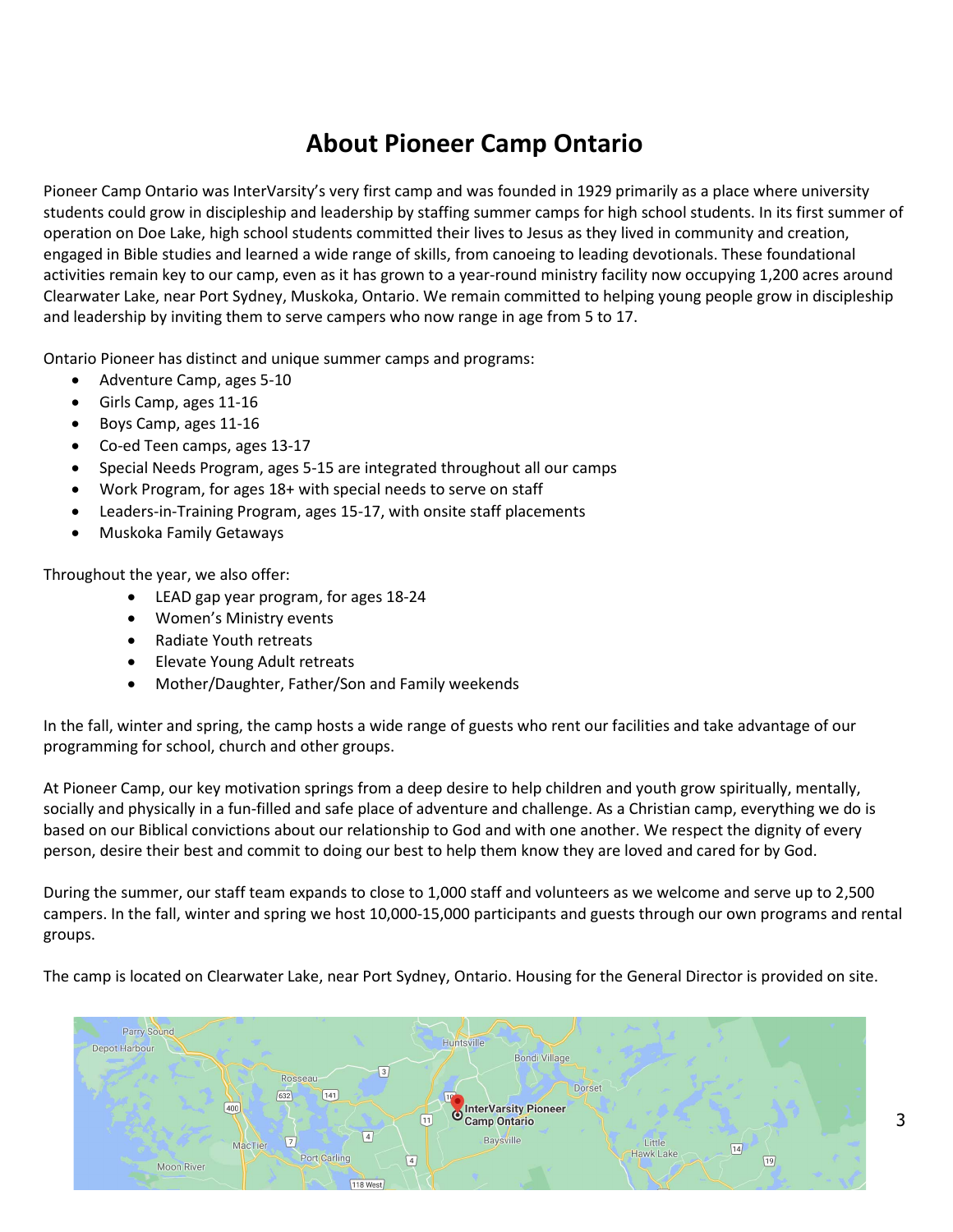# **About the General Director Role**

We are seeking a General Director who:

- Is passionate about helping people of all ages discover Jesus and grow as disciples.
- Is a people developer, keen to see others thrive as they grow in their God-given gifts and abilities.
- Leads a team of leaders characterized by high commitment and high capacity as they steward the camp for the glory of God and His missional purposes.
- Has the experience and ability to steward both the missional and business realities of camp.
- Serves as a member of InterVarsity's Leadership Council, providing input and direction to our movement.

## **Key qualities and characteristics**

- Committed follower of Jesus who lives in daily obedience to the Gospel
- Spiritually mature
- Humble and teachable
- A good listener who is gracious, empathetic and kind
- Visionary and strategic thinker
- Collaborative team player and team builder
- Solutions-oriented with excellent organizational skills
- Networker keen to nurture and grow relationships with alumni, camp families, neighours and ministry partners
- Fiscally responsible
- Understands how to live an integrated life in a work environment that requires high flexibility

## **Overall Responsibilities**

- Leads, cares for and develops a team of people who together live out the gospel in word and deed, providing opportunities for campers and guests to make a commitment to Jesus and deepen their faith.
- Provides pastoral care to the staff team, and assists others in leadership to do the same for those under their care.
- Builds relationships with key community stakeholders, welcoming and engaging their energy, skills, and passion to advance our ministry aims.
- Positions the camp to be a positive and contributing member of the local church and wider community.
- Develops the overall budget for the camp and stewards sound financial management.
- Raises funds through a variety of methods, including, but not limited to, donations, gifts in kind and grants.
- Directly supervises specific staff roles, including, but not limited to Operations, Marketing and Communications, Year-round and Summer Camp Directors.
- Ensures all staff and volunteers understand their roles and are able to perform them to the best of their abilities, in line with best workplace practices.
- Fosters a spirit of creativity and innovation for all programs and initiatives.
- Engages in the wider InterVarsity staff community to share and discover resources that will help us accomplish our five aims.
- Serves on InterVarsity's National Leadership Council.

## **Program**

- Equips and encourages staff and volunteers so they can provide strong, well-executed programs appropriate to the changing needs of those we serve.
- Ensures the provision of safe and adequate equipment and facilities.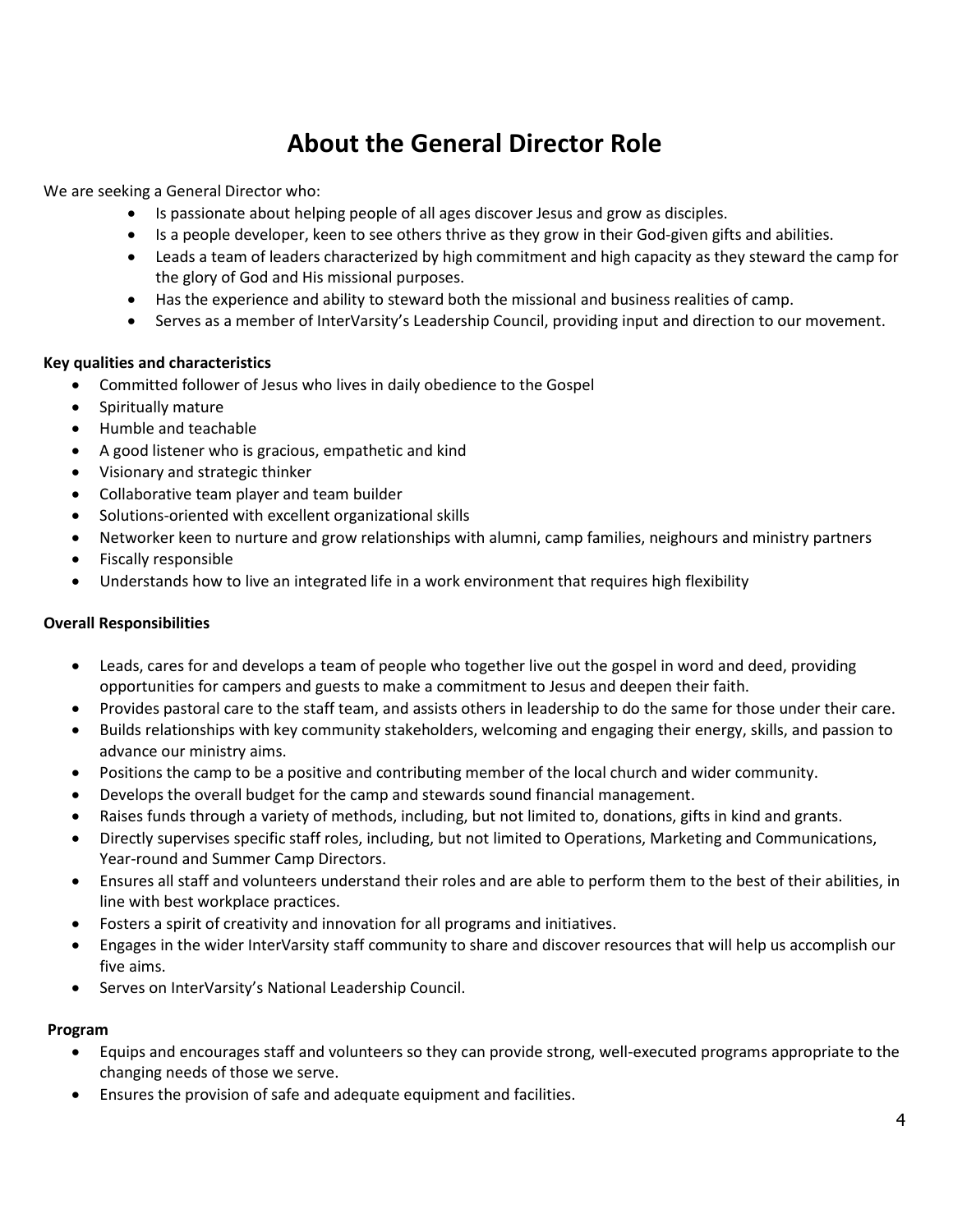• Ensures all staff and volunteers have excellent training for the well-being, safety, engagement and enjoyment of all program participants.

# **Property, Facilities and Operations**

- Provides on-site leadership for day-to-day camp operations.
- Supervises and supports the Operations Director to ensure that site priorities are being met and that the camp is in full compliance with provincial camping standards and relevant health and safety standards
- Works with the Operations Director and InterVarsity Vice-President of Camps, to develop and execute short and long-term site renewal plans.

## **Financial Management**

- Develops and manages annual operating and capital budgets, in collaboration with the camp team, InterVarsity Vice-President of Camps and Finance team.
- Adheres to InterVarsity policies for all expenditures and seeks guidance from the Vice-President, Camps, for major projects.
- Develops a fundraising plan to augment camper, retreat and rental revenues.
- Works collaboratively with InterVarsity's National Director of Ministry Partnership to build relationships with donors and engage in fundraising initiatives to ensure the ongoing financial viability and sustainability of the camp's ministry.
- Develops a group of ministry partners who will support the General Director role with prayer, encouragement and financial gifts.
- Ensures all staff members have a team of ministry partners providing prayer, encouragement and financial support for their roles.

# **Staffing**

- Together with the leadership team, develops a plan to recruit, hire and train all camp staff and volunteers.
- Guides members of the staff team through appropriate goal setting and provides feedback, in line with the stated priorities and goals for the year.
- Works collaboratively with InterVarsity's Human Resource team to ensure compliance with government regulations and best practices for employee care and support.
- Ensures all staff have professional development plans in line with InterVarsity's goals to see staff flourish and serve with excellence.
- Steward's succession planning for key camp positions.
- Ensures good communication with staff regarding ongoing priorities, expectations, plans, decisions, issues, and behaviors.
- Delegates authority with appropriate accountability.

# **Marketing and Communication**

- Works collaboratively with InterVarsity's Director of Communications and Marketing and the Vice-President of Camps, to develop and execute short and long-term communications and marketing plans.
- Works with the staff team and other key InterVarsity staff, to develop recruitment strategies for all camp programs.
- Equips the staff team so they can be involved in a variety of marketing, speaking, fundraising, and networking opportunities to grow all areas of the camp ministry.

## **Expectations, Experience and Education**

- Personal relationship with Jesus Christ and evidence of a growing relationship with God.
- Depth of Biblical knowledge and commitment to applying its truth to all of life.
- Sense of calling to InterVarsity ministries, particularly this role.